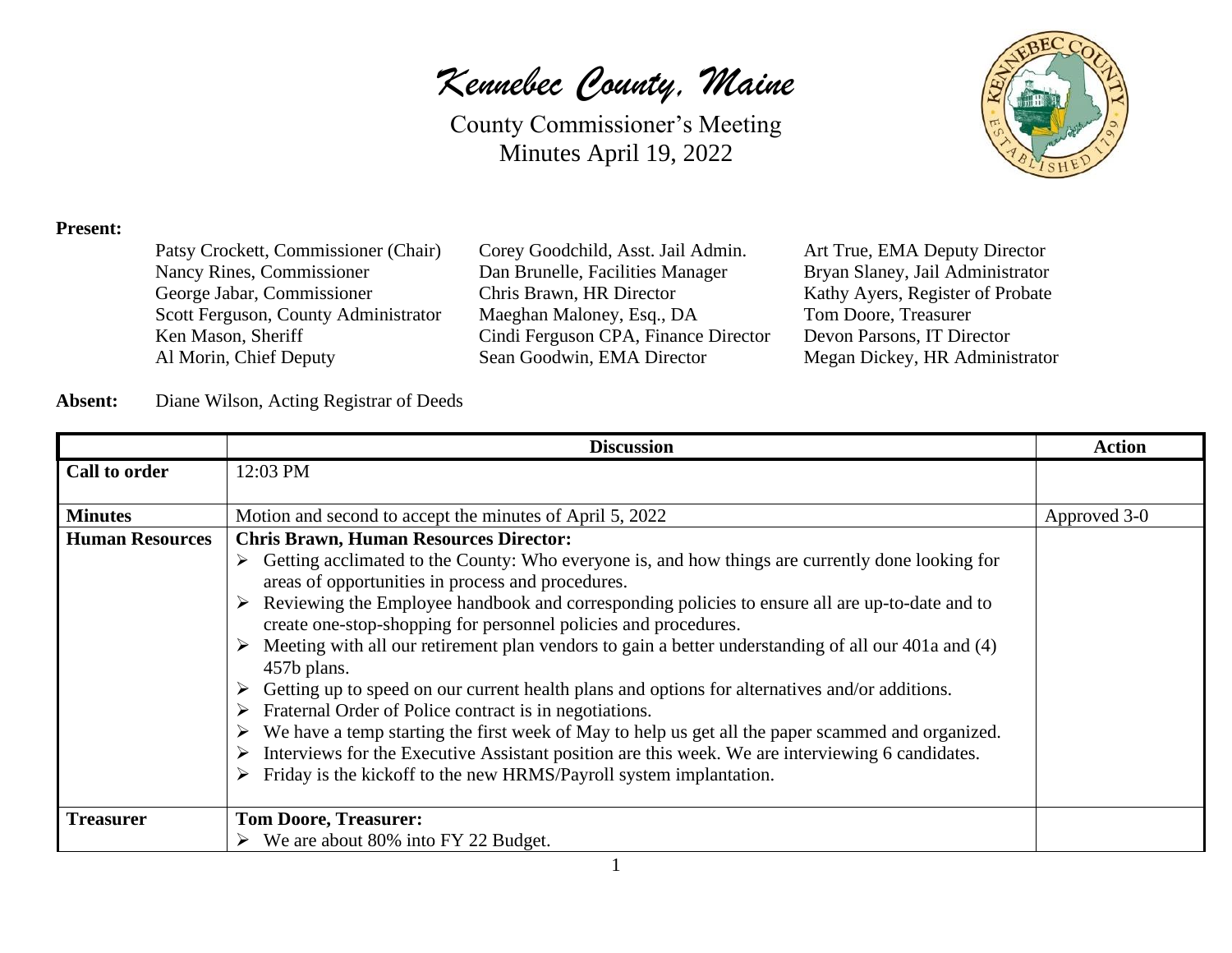

|                             | <b>Discussion</b>                                                                                                                                                                                                                                                                                             | <b>Action</b> |
|-----------------------------|---------------------------------------------------------------------------------------------------------------------------------------------------------------------------------------------------------------------------------------------------------------------------------------------------------------|---------------|
|                             | General Fund is \$5,115,000 all invested in the Insured Cash Sweep account with Kennebec Savings<br>Bank. Recovery Cash Fund \$11,008,000 all invested in the Insured Cash Sweep account with Kennebec<br>Savings Bank. Our Investment Fund at the close of business yesterday had \$2,022,000 (face value of |               |
|                             | \$2,106,000) which is down about \$22,000 since last meeting; 3.72%                                                                                                                                                                                                                                           |               |
|                             | \$1000-\$2,000 more than last year due to NACO & MCCA<br>➤                                                                                                                                                                                                                                                    |               |
|                             | $\triangleright$ There will be one regular warrant and one restitution warrant requiring signatures.                                                                                                                                                                                                          |               |
| <b>Finance</b>              | Cindi Ferguson, CPA, Finance Director:                                                                                                                                                                                                                                                                        |               |
|                             | > Lisa Bryant, Finance Manager started on Friday, April 15, 2022; welcome Lisa!                                                                                                                                                                                                                               |               |
|                             | $\triangleright$ Finance has been supporting the County Administrator, Scott Ferguson as he prepares the budget.                                                                                                                                                                                              |               |
| <b>Sheriff/Corrections:</b> | <b>Sheriff Ken Mason:</b>                                                                                                                                                                                                                                                                                     |               |
|                             | $\triangleright$ Our K-9 Deputy is training with the dog, the K-9 knows what to do and the Deputy is learning and<br>working with the K-9.                                                                                                                                                                    |               |
|                             | > INMAR has provided us with boxes, bags, and shipping labels for drug take back similar to what we                                                                                                                                                                                                           |               |
|                             | would do but at no cost to the County.                                                                                                                                                                                                                                                                        |               |
|                             | $\triangleright$ We still have two employees deployed at the southern border and they are doing well. Their deployment<br>is 444 days.                                                                                                                                                                        |               |
|                             | Calls to service have been reasonable.                                                                                                                                                                                                                                                                        |               |
|                             | Soundguard just sent oujt 2021 grants                                                                                                                                                                                                                                                                         |               |
|                             | > Lieutenant Read: Boarder patrol has asked certain agency for helps. We have been operating on the                                                                                                                                                                                                           |               |
|                             | 2019 grant money since then as it is for 3 years. We received \$80,000 shoe mark analyizer that tests                                                                                                                                                                                                         |               |
|                             | drugs. Boarder patrol appreciates us helping and sharing information.                                                                                                                                                                                                                                         |               |
|                             | $\triangleright$ Commissioner Rines: so you are using the money to pay for the detail?                                                                                                                                                                                                                        |               |
|                             | <b>O</b> Lieutenant Read: Yes.                                                                                                                                                                                                                                                                                |               |
|                             | $\triangleright$ <b>Jabar:</b> Is this for specific details?                                                                                                                                                                                                                                                  |               |
|                             | <b>Lieutenant Read: Yes.</b><br>$\circ$                                                                                                                                                                                                                                                                       |               |
|                             | <b>Commissioner Jabar:</b> So, if something is of interest of boarder patrol we share it with them?                                                                                                                                                                                                           |               |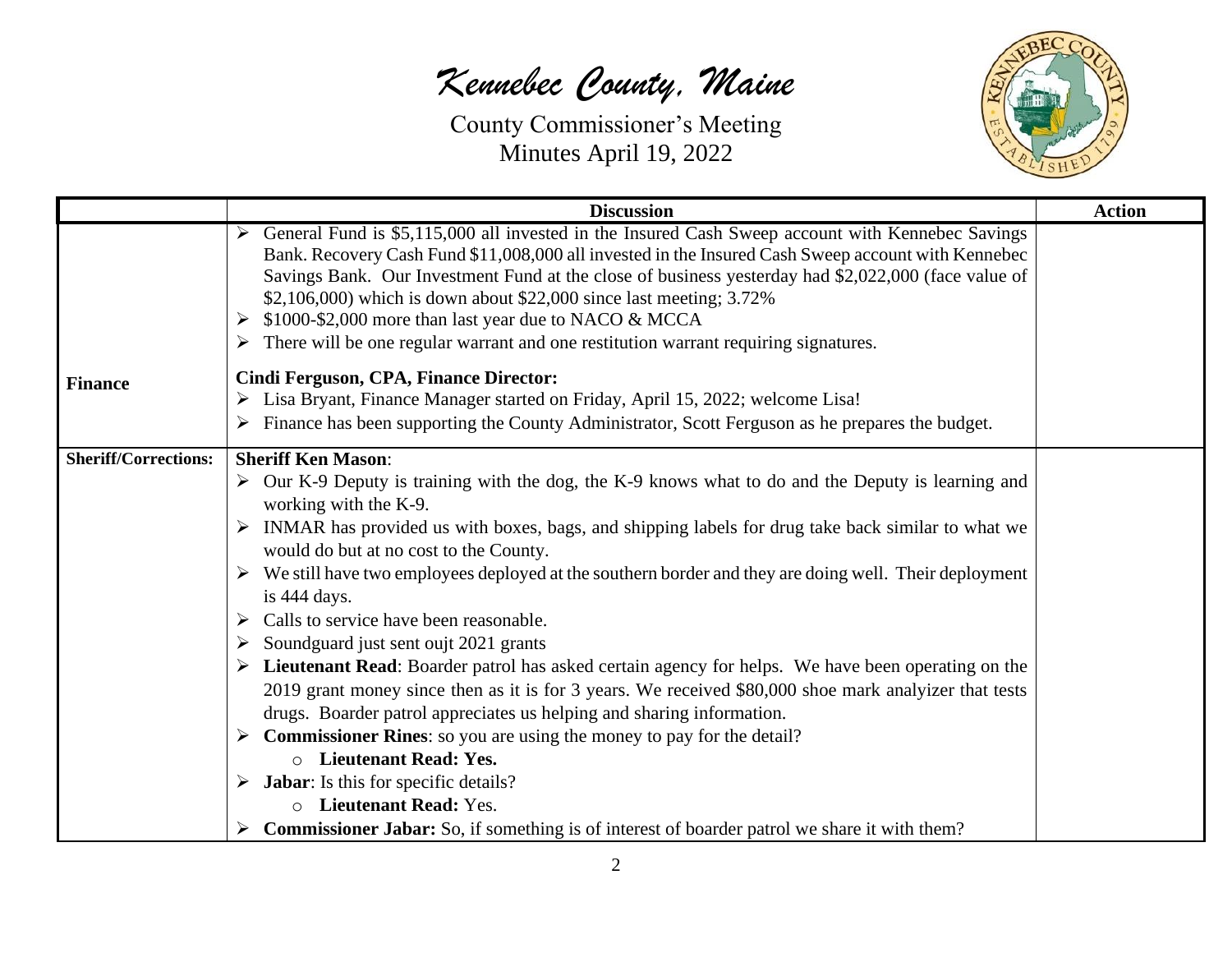

|                          | <b>Discussion</b>                                                                                                                                                                                                                                                                                                                                                                                                                                                                                                                                                                                                                                                                                                                                                                                                                                                                                                                                                                                                                                                                                                                                                                                           | <b>Action</b> |
|--------------------------|-------------------------------------------------------------------------------------------------------------------------------------------------------------------------------------------------------------------------------------------------------------------------------------------------------------------------------------------------------------------------------------------------------------------------------------------------------------------------------------------------------------------------------------------------------------------------------------------------------------------------------------------------------------------------------------------------------------------------------------------------------------------------------------------------------------------------------------------------------------------------------------------------------------------------------------------------------------------------------------------------------------------------------------------------------------------------------------------------------------------------------------------------------------------------------------------------------------|---------------|
|                          | <b>Sheriff Ken Mason:</b> We share all of it with them.<br>$\circ$<br>$\triangleright$ Commissioner Rines: what is it you are signing?<br>Sheriff Ken Mason: The grant funding money.<br>$\circ$<br>$\triangleright$ Commissioner Rines: I feel that the Commissioners should be signing off on these things.<br>Sheriff Ken Mason: I don't disagree but there is no place for your signatures and it is electronic.<br>Once<br><b>Captain Bryan Slaney:</b><br>Jail population is at 137.<br>Meeting with Chris Brawn and Megan Dickey to work on staffing brainstorming. Staffing changes<br>frequently up and down so we are working to see what we can do to help with that.<br><b>Commissioner Rines:</b> Would it be a good idea to do a survey with staff to address the changes?<br>➤<br>Captain Bryan Slaney: Terry did one and the results were on pay, scheduling, overtime, and<br>$\circ$<br>communication. I think it would be a benefit to do another one. One of the things we are trying<br>to figure out for employees is some type of wellness program like a gym available for staff. I<br>have been working with Megan Dickey on wellness programs for staff that would give discounts |               |
| <b>District Attorney</b> | on our health insurance premiums.<br><b>Maeghan Maloney Esq., District Attorney:</b>                                                                                                                                                                                                                                                                                                                                                                                                                                                                                                                                                                                                                                                                                                                                                                                                                                                                                                                                                                                                                                                                                                                        |               |
|                          | $\triangleright$ We unfortunately had a judge test positive for Covid and is quarantining for 14 days so we are having<br>a larger and larger backlog.<br>$\triangleright$ Commissioner Jabar: So you keep getting further behind?<br>Maeghan Maloney Esq., District Attorney: Yes due to the lack of court time. Hopefully the<br>court will get some more resources. The lastest person we offered a job to as a Legal Secretary<br>accepted the position and she has so much experience in the field it is great that we were able<br>to get her and we are so excited.                                                                                                                                                                                                                                                                                                                                                                                                                                                                                                                                                                                                                                  |               |
| <b>Information</b>       | <b>Devon Parsons, IT Director:</b>                                                                                                                                                                                                                                                                                                                                                                                                                                                                                                                                                                                                                                                                                                                                                                                                                                                                                                                                                                                                                                                                                                                                                                          |               |
| <b>Technology</b>        | $\triangleright$ IT operations are going well.                                                                                                                                                                                                                                                                                                                                                                                                                                                                                                                                                                                                                                                                                                                                                                                                                                                                                                                                                                                                                                                                                                                                                              |               |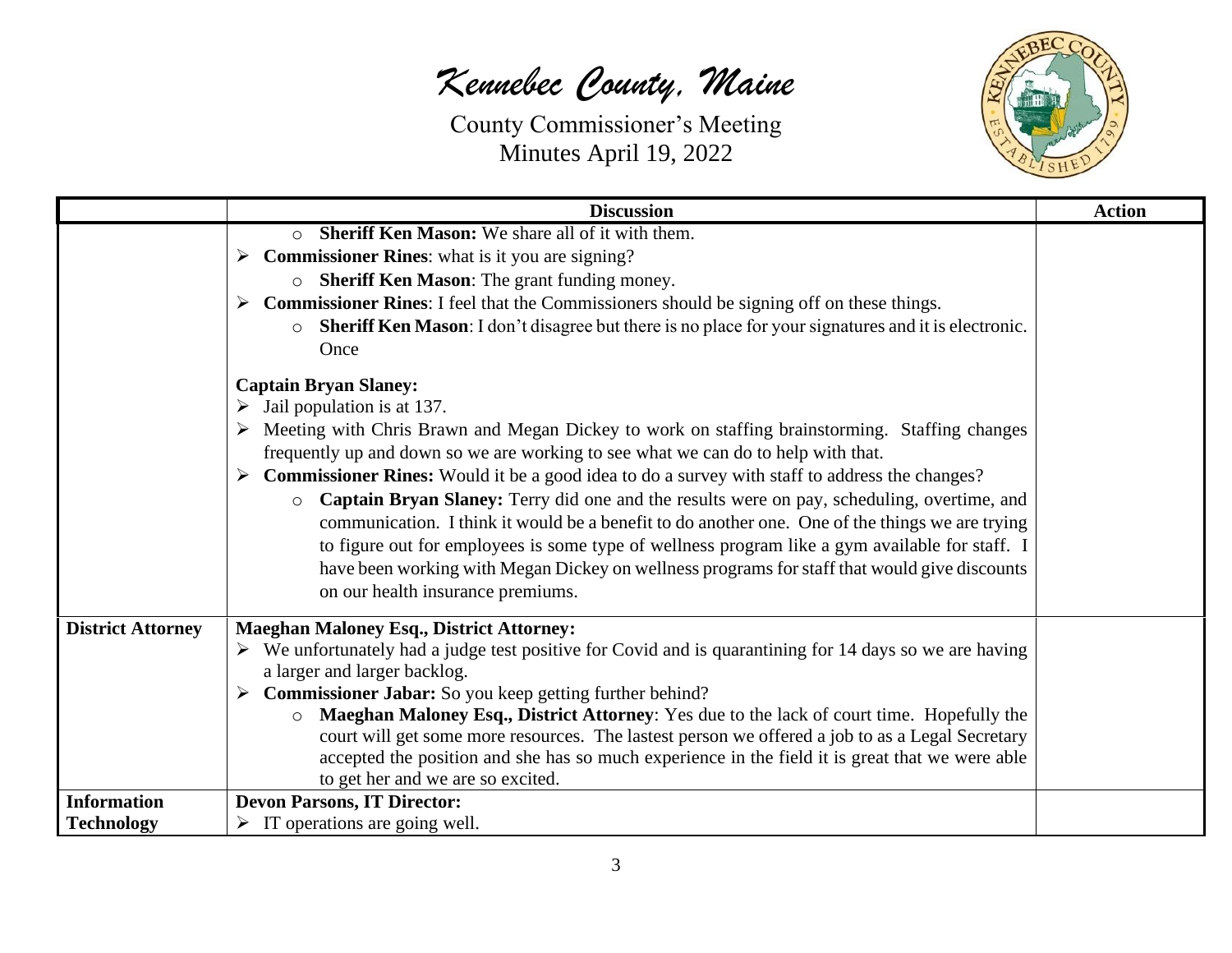

|                   | <b>Discussion</b>                                                                                                     | <b>Action</b> |
|-------------------|-----------------------------------------------------------------------------------------------------------------------|---------------|
|                   | Helped setup the new Finance Manage and helped Cindi with her office move.                                            |               |
|                   | Setup the new Executive File server and got everyone converted over to the new file server. Only                      |               |
|                   | minor issues with the new setup for the users as we expected. Easy to fix for us.                                     |               |
|                   | $\triangleright$ Now working on the Corrections and Sheriff File server but due to the amount of users and data, this |               |
|                   | is going to be a longer process. Not hard to do, just time consuming.                                                 |               |
|                   | $\triangleright$ Working with Dan to coordinate the installation of a new underground fiber optic cable going to the  |               |
|                   | Jail for future upgrades and expansion.                                                                               |               |
| <b>Deeds</b>      | Diane Wilson, Registrar of Deeds Absent but sent report to Megan Dickey:                                              |               |
|                   | Deeds is extremely busy today after the long weekend.                                                                 |               |
|                   | No new numbers to report due to it being in the middle of the month.                                                  |               |
|                   | Year to date is still looking good.                                                                                   |               |
| <b>EMA</b>        | <b>Sean Goodwin, EMA Director:</b>                                                                                    |               |
|                   | > We have been busy with projects going on, some for EMA, some are Deeds projects, and we know Dan                    |               |
|                   | is busy, so we don't mind helping.                                                                                    |               |
|                   | $\triangleright$ We have been working with Dan Brunelle on lists of things going on including parking lot fixes.      |               |
|                   | $\triangleright$ We were invited out to a dam out in Monmouth. Under the dam itself has some issues. The good news    |               |
|                   | everyone is working on it.                                                                                            |               |
|                   | $\triangleright$ Commissioner Rines: Does the dam go down to Cobbosee?                                                |               |
|                   | Sean Goodwin: It does.                                                                                                |               |
|                   | <b>Commissioner Rines:</b> Are there dams below that?                                                                 |               |
|                   | <b>Sean Goodwin: Yes.</b><br>$\circ$                                                                                  |               |
|                   | Scott Ferguson: I want to thank EMA for all their help with moving some things as well.<br>$\circ$                    |               |
| <b>Facilities</b> | Dan Brunelle, Facilities Manager:                                                                                     |               |
|                   | $\triangleright$ Water softener is not completely set up. The vendor has to fine tune/calibrate the equipment.        |               |
|                   | $\triangleright$ The roof at the jail needs to be done. We did meet with a roofing company. They feel we would be     |               |
|                   | better served with an alternative to slate due to the cost of slate and the retention. The cost for slate is          |               |
|                   | \$550,000 and the cost for this alternative is about \$200,000 less than the slate.                                   |               |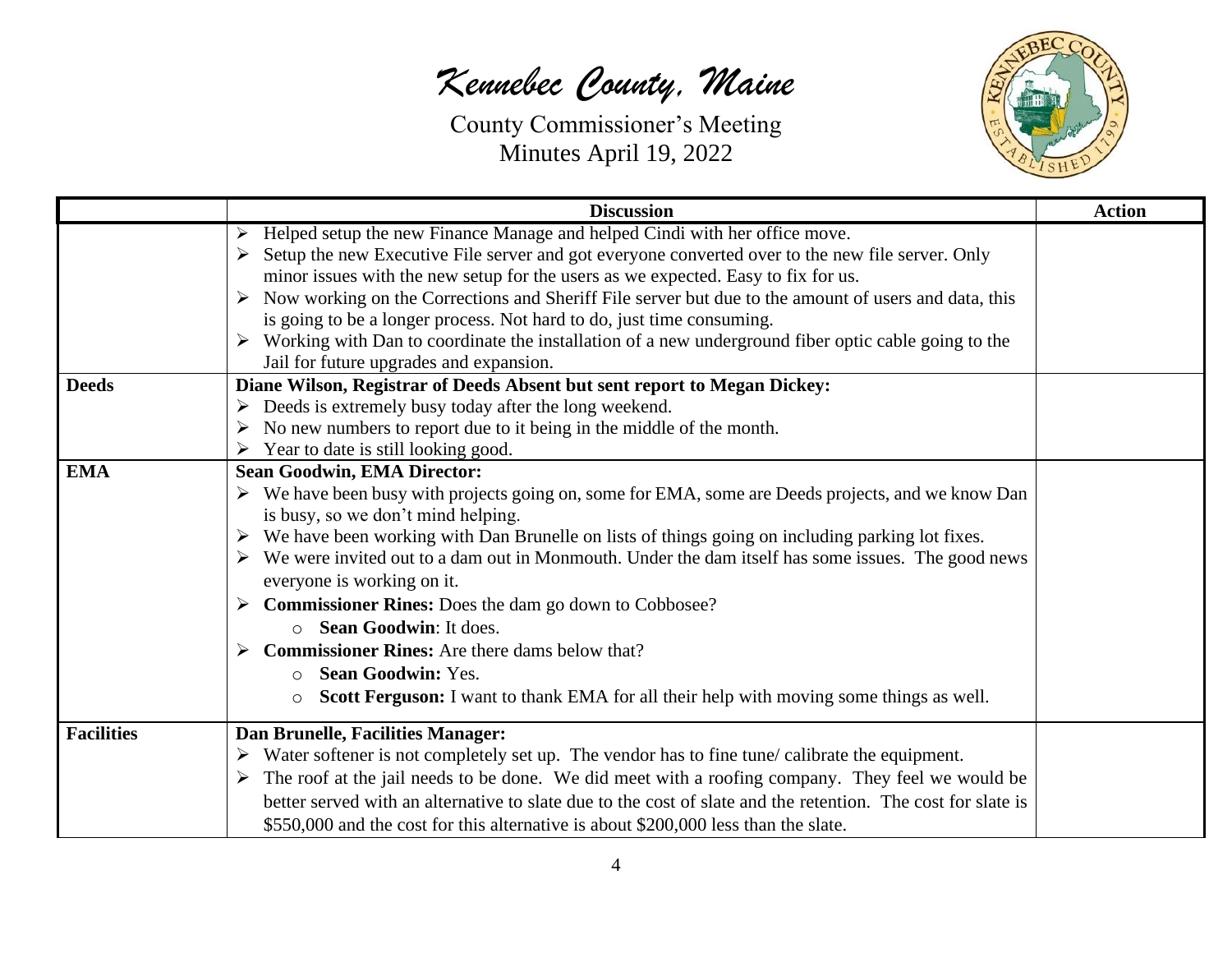

|                       | <b>Discussion</b>                                                                                                                             | <b>Action</b> |
|-----------------------|-----------------------------------------------------------------------------------------------------------------------------------------------|---------------|
|                       | The chimeys have been added over years so they are not considered historical so it's about \$60,000-<br>➤                                     |               |
|                       | \$70,000 just to make it look historical but serve no purpose. There is one on the Hill House building                                        |               |
|                       | that should probably be kept but the others could be removed.                                                                                 |               |
|                       | <b>Chairwoman Crockett:</b> Do you need to go in front of the Augusta Historical Society in order to make                                     |               |
|                       | any changes.                                                                                                                                  |               |
|                       | <b>Dan Brunelle:</b> We would need to follow the rules on that.<br>$\circ$                                                                    |               |
|                       | <b>Commissioner Rines:</b> Could you look at the picture hanging to check?<br>➤                                                               |               |
|                       | <b>Dan Brunelle:</b> It depends on how far back the historical society goes (i.e. the original design<br>$\circ$<br>or 100 years back, etc.). |               |
|                       | Landscaping is going to be starting soon. Unfortunately, Officer Matthews doesn't have any trustees<br>➤                                      |               |
|                       | that can help outside right now due to Covid so it will be a little harder to get that done along with                                        |               |
|                       | everything else.                                                                                                                              |               |
| <b>Probate</b>        | <b>Kathy Ayers, Register of Probate:</b>                                                                                                      |               |
|                       | $\triangleright$ We have already met our yearly revenue.                                                                                      |               |
|                       | $\triangleright$ The State Judge will come with a Court Marshall, a law clerk, and a scheduling employee that will do                         |               |
|                       | all the scheduling. We would be sharing a judge with Somerset County. We will still take on the cases                                         |               |
|                       | and the reporting.                                                                                                                            |               |
|                       | <b>Commissioner Jabar:</b> What is the fiscal note on this?                                                                                   |               |
|                       | <b>Kathy Ayers:</b> FY23 = \$3.8M, FY24 = \$7.4M, FY25 = \$7.5M                                                                               |               |
|                       | $\triangleright$ Chairwoman Crockett: Is she expected to sign it?                                                                             |               |
| <b>Administrator:</b> | <b>Example 3 Kathy Ayers:</b> I am not sure.                                                                                                  |               |
|                       | <b>Administrator Ferguson:</b><br>Just received March numbers so I will work on YTD projections.<br>➤                                         |               |
|                       | Finalizing Local 327 contract in the next few days.                                                                                           |               |
|                       | Met with Judiciary on Court Room 7. Maeghan Maloney and Dan Brunelle were there to discuss its                                                |               |
|                       | use as a training room for the Odyssey system. I asked for MOU so we all have an understanding.                                               |               |
|                       |                                                                                                                                               |               |